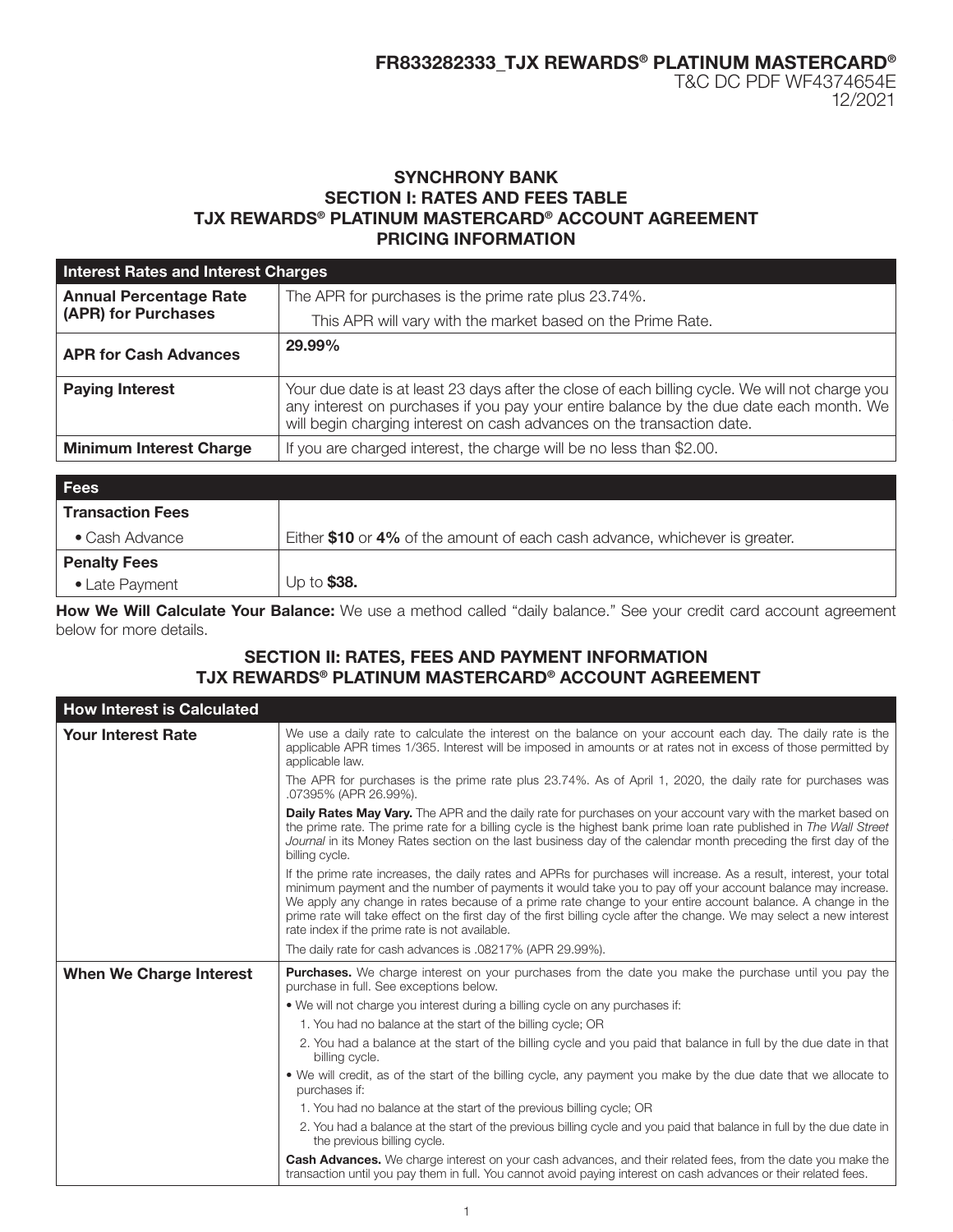| <b>How We Calculate Interest</b> | We figure the interest charge on your account separately for each balance type. We do this by applying the daily<br>rate to the daily balance for each day in the billing cycle. A separate daily balance is calculated for the following<br>balance types, as applicable: purchases, cash advances and balances subject to different interest rates, plans or<br>special promotions. See below for how this works. |
|----------------------------------|---------------------------------------------------------------------------------------------------------------------------------------------------------------------------------------------------------------------------------------------------------------------------------------------------------------------------------------------------------------------------------------------------------------------|
|                                  | 1. How to get the daily balance: We take the starting balance each day, add any new charges and fees, and<br>subtract any payments or credits. This gives us the daily balance.                                                                                                                                                                                                                                     |
|                                  | We apply fees to balance types as follows:                                                                                                                                                                                                                                                                                                                                                                          |
|                                  | (a) late payment fees are treated as new purchases;                                                                                                                                                                                                                                                                                                                                                                 |
|                                  | (b) debt cancellation fees are added proportionately to each balance; and                                                                                                                                                                                                                                                                                                                                           |
|                                  | (c) cash advance fees are added to the cash advance balance.                                                                                                                                                                                                                                                                                                                                                        |
|                                  | 2. How to get the daily interest amount: We multiply each daily balance by the daily rate that applies.                                                                                                                                                                                                                                                                                                             |
|                                  | 3. How to get the starting balance for the next day: We add the daily interest amount in step 2 to the daily<br>balance from step 1.                                                                                                                                                                                                                                                                                |
|                                  | 4. How to get the interest charge for the billing cycle: We add all the daily interest amounts that were charged<br>during the billing cycle.                                                                                                                                                                                                                                                                       |
|                                  | We charge a minimum of \$2.00 of interest in any billing cycle in which you owe interest. This charge is added<br>proportionately to each balance type.                                                                                                                                                                                                                                                             |

| <b>How Fees Work</b>           |                                                                                                                                                                                                                                                                                                                                                                                                                                                                                                                                                                                                                                                                                                                                                                                                                                                                                                                                                                                                                                                                      |
|--------------------------------|----------------------------------------------------------------------------------------------------------------------------------------------------------------------------------------------------------------------------------------------------------------------------------------------------------------------------------------------------------------------------------------------------------------------------------------------------------------------------------------------------------------------------------------------------------------------------------------------------------------------------------------------------------------------------------------------------------------------------------------------------------------------------------------------------------------------------------------------------------------------------------------------------------------------------------------------------------------------------------------------------------------------------------------------------------------------|
| <b>Cash Advance Fee</b>        | We will charge this fee for each cash advance you make. For ATM cash advances this fee is in addition to any fee<br>the ATM owner may charge you for use of the ATM.                                                                                                                                                                                                                                                                                                                                                                                                                                                                                                                                                                                                                                                                                                                                                                                                                                                                                                 |
| <b>Foreign Transaction Fee</b> | We will not charge you a foreign transaction fee.                                                                                                                                                                                                                                                                                                                                                                                                                                                                                                                                                                                                                                                                                                                                                                                                                                                                                                                                                                                                                    |
|                                | If you make a transaction with your account in a currency other than U.S. dollars, Mastercard will convert the<br>transaction amount into U.S. dollars using its currency conversion procedure. Under the currency conversion<br>procedure that Mastercard currently uses, the non-U.S. dollar transaction amount is converted into a U.S.<br>dollar amount by multiplying the transaction amount in the non-U.S. dollar currency by a currency conversion<br>rate. Mastercard's currency conversion procedure is based on rates observed in the wholesale market or<br>government-mandated rates, where applicable. The currency conversion rate that Mastercard uses for a<br>particular transaction is the rate for the applicable currency on the date that the transaction occurred. However,<br>in limited situations, particularly where transaction submissions to Mastercard for processing are delayed, the<br>currency conversion rate that Mastercard uses may be the rate for the applicable currency on the date that the<br>transaction is processed. |
| <b>Late Payment Fee</b>        | We will charge this fee if we do not receive the total minimum payment due on your account by 5 p.m. (ET) on the<br>due date. This fee is equal to:                                                                                                                                                                                                                                                                                                                                                                                                                                                                                                                                                                                                                                                                                                                                                                                                                                                                                                                  |
|                                | 1. \$27, if you have paid your total minimum payment due by the due date in each of the prior six billing cycles.<br>OR                                                                                                                                                                                                                                                                                                                                                                                                                                                                                                                                                                                                                                                                                                                                                                                                                                                                                                                                              |
|                                | 2. \$38, if you have failed to pay your total minimum payment due by the due date in any one or more of the<br>prior six billing cycles.                                                                                                                                                                                                                                                                                                                                                                                                                                                                                                                                                                                                                                                                                                                                                                                                                                                                                                                             |
|                                | The late payment fee will not be more than the total minimum payment that was due.                                                                                                                                                                                                                                                                                                                                                                                                                                                                                                                                                                                                                                                                                                                                                                                                                                                                                                                                                                                   |

#### Minimum Payment Calculation

Your total minimum payment is calculated as follows.

The greater of:

- 1. \$27, or \$38 (which includes any past due amounts) if you have failed to pay the total minimum payment due by the due date in any one or more of the prior six billing cycles. OR
- 2. The sum of:
	- a. Any past due amounts; PLUS
	- b. 1% of your new balance shown on your billing statement (excluding any balance in connection with a special promotional purchase with a unique payment calculation); PLUS
	- c. Any late payment fees charged in the current billing cycle; PLUS
	- d. All interest charged in the current billing cycle; PLUS
	- e. Any payment due in connection with a special promotional purchase with a unique payment calculation.

We round up to the next highest whole dollar in figuring your total minimum payment. Your total minimum payment will never be more than your new balance.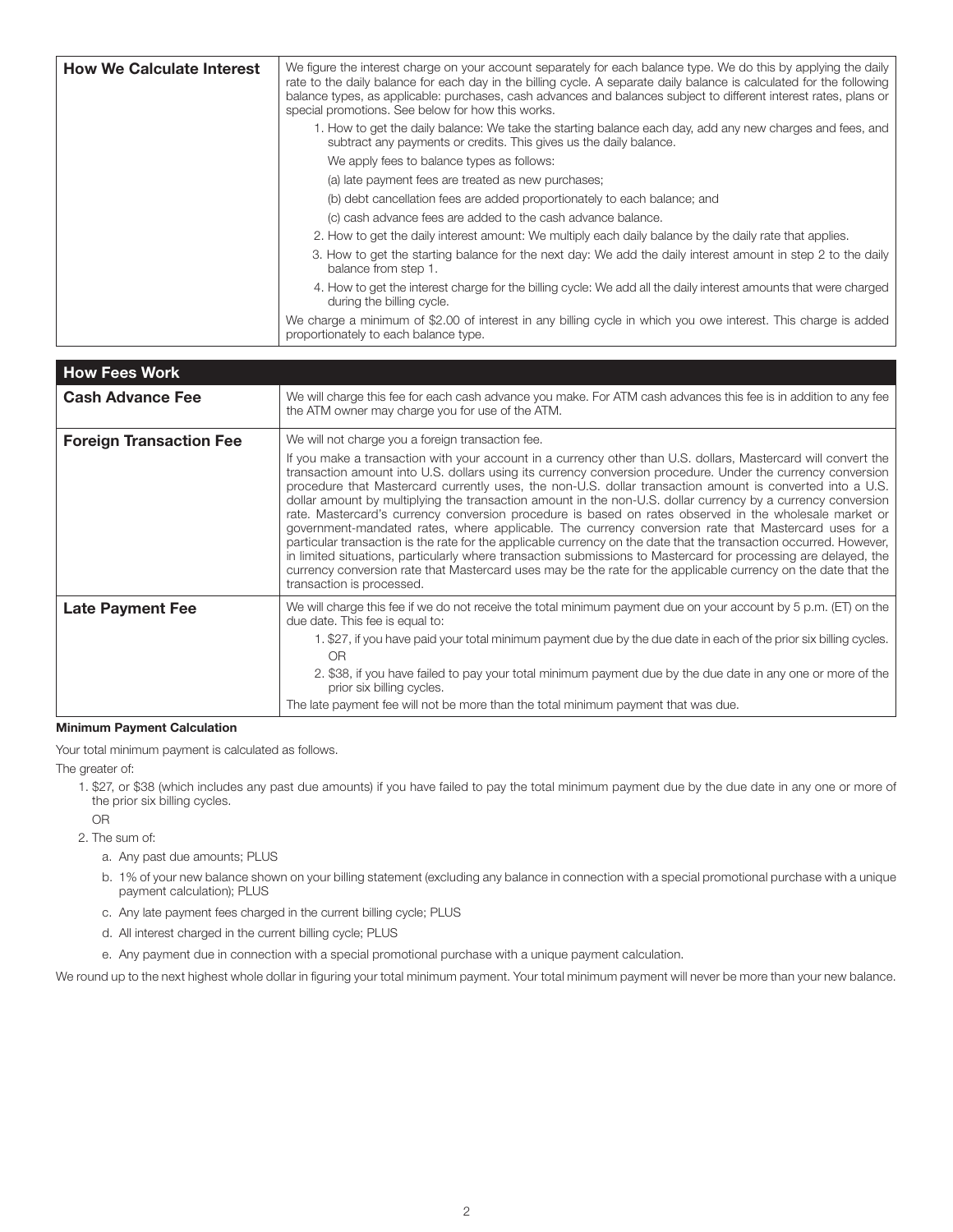# SECTION III: STANDARD PROVISIONS TJX REWARDS® PLATINUM MASTERCARD® ACCOUNT AGREEMENT

### ABOUT THE CREDIT CARD ACCOUNT AGREEMENT

This Agreement. This is an Agreement between you and Synchrony Bank, 170 Election Road, Suite 125, Draper, UT 84020, for your credit card account shown above. By opening or using your account, you agree to the terms of the entire Agreement. The entire Agreement includes the four sections of this document and the application you submitted to us in connection with the account. These documents replace any other agreement relating to your account that you or we made earlier or at the same time.

Parties To This Agreement. This Agreement applies to each accountholder approved on the account and each of you is responsible for paying the full amount due, no matter which one uses the account. We may treat each of you as one accountholder and may refer to each of you as "you" or "your." Synchrony Bank may be referred to as "we," "us" or "our."

Changes To This Agreement. We may change, add or delete terms of this Agreement, including interest rates, fees and charges.

Special Promotions. The terms of this Agreement apply to any special promotion. However, any special promotional terms that are different than the terms in this Agreement will be explained on promotional advertising or other disclosures provided to you.

### HOW TO USE YOUR ACCOUNT/CARD

Use Of Your Account. You may use your account only for lawful personal, family or household purposes. You may use your account for purchases from T.J.Maxx, Marshalls, HomeGoods, Sierra, and Homesense locations and from any merchant that accepts Mastercard credit cards. You may get cash advances as further explained below. You may not use your account to pay amounts you owe us on this account or any other account you have with us.

Cash Advances. We may offer you the opportunity to get a cash advance with convenience checks that we send you. We may not honor a convenience check for any reason stated on the check. You can also get cash or make a withdrawal from any institution or ATM that accepts the card or the account. In addition, we will treat any purchase of certain cash-like items as cash advances. Cash-like items include for example, money orders, cashier's checks, traveler's checks, electronic or wire transfers, foreign currency or other in-bank transactions, tax payments, lottery tickets or other legalized gambling transactions, court costs, bail bonds and fines.

You Promise To Pay. You promise to pay us for all amounts owed to us under this Agreement.

Your Responsibility. Each accountholder will receive a card. You may not allow anyone else to use your account. If you do, or if you ask us to send a card to someone else, you will be responsible for paying for all charges resulting from their transactions.

Transaction Limits. To prevent fraud, we may limit the number or dollar amount of transactions you can make in any particular amount of time. We also may decline any particular charge on your account for any reason.

Credit Limit. You will be assigned a credit limit and cash advance limit on your account that we may increase or decrease from time to time. If we approve a transaction that makes you go over your credit limit or your cash advance limit, we do not give up any rights under this Agreement and we do not treat it as an increase in either limit.

## HOW AND WHEN TO MAKE PAYMENTS

When Payments Are Due. You must pay at least the total minimum payment due on your account by 5 p.m. (ET) on the due date of each billing cycle. Payments received after 5 p.m. (ET) will be credited as of the next day. You may at any time pay, in whole or in part, the total unpaid balance without any additional charge for prepayment. If you have a balance subject to interest, earlier payment may reduce the amount of interest you will pay. We may delay making credit available on your account in the amount of your payment even though we will credit your payment when we receive it.

Payment Options. You can pay by mail or online. We may allow you to make payments over the phone but we will charge you a fee to make expedited phone payments. Your payment must be made in U.S. dollars by physical or electronic check, money order or a similar instrument from a bank located in the United States.

How To Make A Payment. You must follow the instructions for making payments provided on your billing statement. If you do not, credit of your payment may be delayed up to five days. Your billing statement also explains how information on your check is used.

Payment Allocation. We will apply the required total minimum payment to balances on your account using any method we choose. Any payment you make in excess of the required total minimum payment will be applied to higher APR balances before lower APR balances. Applicable law may require or permit us to apply excess payments in a different manner in certain situations, such as when your account has a certain type of special promotion.

### INFORMATION ABOUT YOU

Using And Sharing Your Information. When you applied for an account, you gave us and TJX Companies, Inc. information about yourself that we could share with each other. TJX Companies, Inc. will use the information in connection with the credit program and for things like creating and updating its records and offering you special benefits. More information about how we use and share information is set forth in the privacy policy for your account.

Address/Phone Change. You represent that any phone number that you provide to us belongs to you and/or that you are authorized to provide that number. You also agree to tell us right away if you change your address or any phone number.

Consent To Communications. You consent to us, as well as any other owner or servicer of your account, contacting you through any channel of communication and for any purpose, as permitted by applicable law. For informational, servicing, fraud, or collection related communications, you agree that we may use the phone numbers that you provide to us to contact your cellular phone or wireless device with text messages, artificial or prerecorded voice calls, and calls made by an automatic telephone dialing system. Text frequency may vary and may be recurring. This consent applies even if you are charged for the call under your plan. You are responsible for any charges that may be billed to you by your communications carrier when we contact you. Message and data rates may vary. We and any carrier are not liable for delayed or undelivered messages. If you have questions, please call the number on the back of your card.

Telephone Monitoring. For quality control, you allow us to listen to and/or record telephone calls between you and us.

## IMPORTANT INFORMATION ABOUT YOUR ACCOUNT

Closing Your Account. You may close your account at any time by sending a letter to the address shown on your billing statement or calling customer service. We may close your account at any time, for any reason. If your account is closed, you must stop using it. You must still pay the full amount you owe and this Agreement will remain in effect until you do.

Collection Costs. If we ask an attorney who is not our salaried employee to collect your account, we may charge you our collection costs. These include court costs and reasonable attorneys' fees.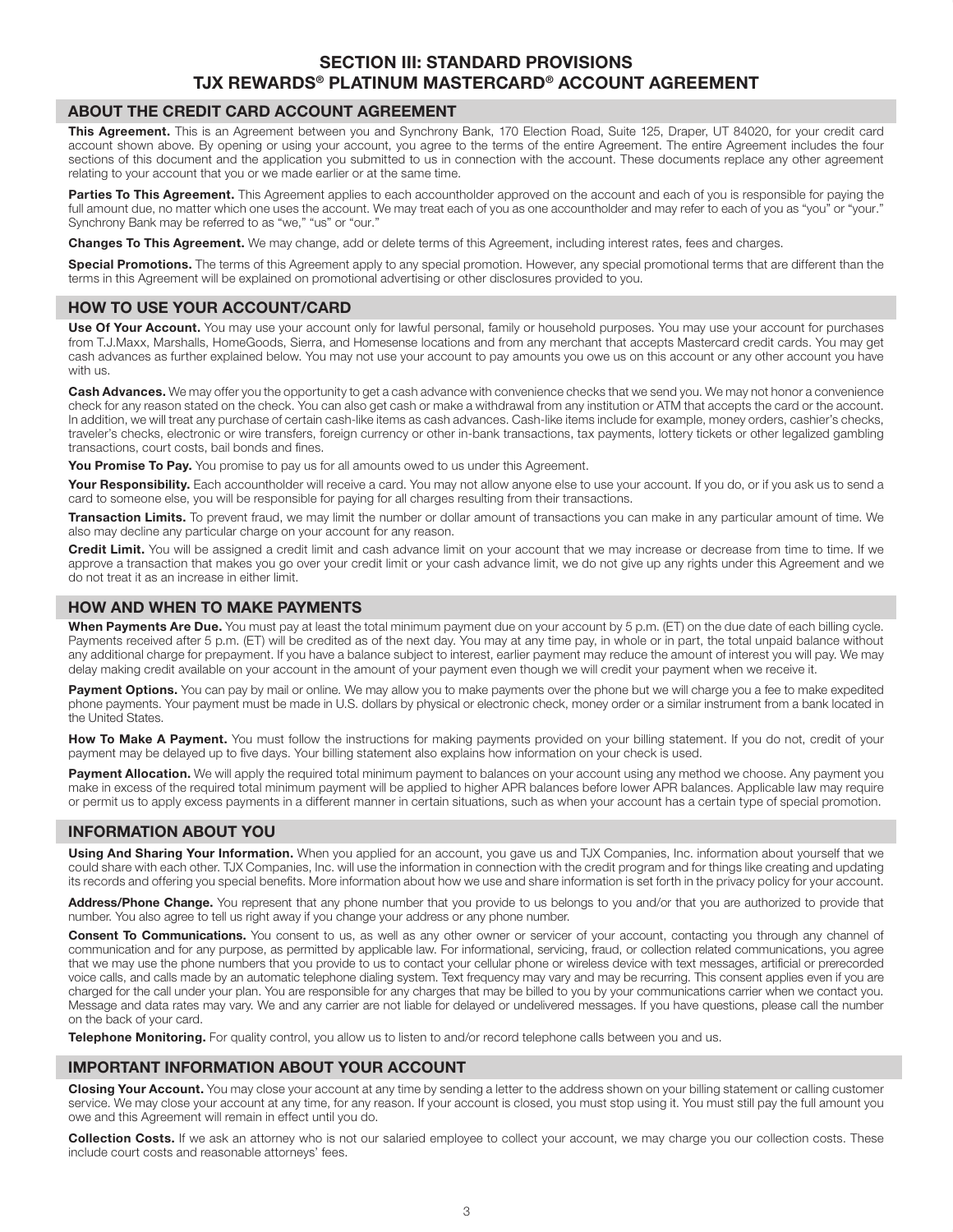Credit Bureau Reporting. We may report information about your account to credit bureaus. Late payments, missed payments, or other defaults on your account may be shown in your credit report. Tell us if you think we reported wrong information about you to a credit bureau. Write to us at P.O. Box 965015, Orlando, FL 32896-5015. Tell us what information is wrong and why you think it is wrong. If you have a copy of the credit report that includes the wrong information, send us a copy.

Default. You are in default if you make a late payment, do not follow any other term of this Agreement or become bankrupt or insolvent. If you default or upon your death, we may (a) request payment of the full amount due right away, (b) take legal action to collect the amounts owed, and/or (c) take any other action allowed.

Disputed Amounts. The billing rights summary in section IV of this Agreement describes what to do if you think there is a mistake on your bill. If you send us correspondence about a disputed amount or payment, you must send it to the address for billing inquiries. We do not give up any rights under this Agreement if we accept a payment marked "payment in full" or given with any other conditions or limitations.

Unauthorized Use. If your card is lost, stolen or used without your consent, call us immediately at 1-877-890-3150. You will not be liable for unauthorized use on your account, but you will be responsible for all use by anyone you give your card to or allow to use your account.

#### IMPORTANT INFORMATION ABOUT THIS AGREEMENT

Assignment. We may sell, assign or transfer any or all of our rights or duties under this Agreement or your account, including our rights to payments. We do not have to give you prior notice of such action. You may not sell, assign or transfer any of your rights or duties under this Agreement or your account.

**Enforceability.** If any part of this Agreement is found to be void or unenforceable, all other parts of this Agreement will still apply.

Governing Law. Except as provided in the Resolving a Dispute with Arbitration section, this Agreement and your account are governed by federal law and, to the extent state law applies, the laws of Utah without regard to its conflicts of law principles. This Agreement has been accepted by us in Utah.

Waiver. We may give up some of our rights under this Agreement. If we give up any of our rights in one situation, we do not give up the same right in another situation.

#### RESOLVING A DISPUTE WITH ARBITRATION

PLEASE READ THIS SECTION CAREFULLY. IF YOU DO NOT REJECT IT, THIS SECTION WILL APPLY TO YOUR ACCOUNT, AND MOST DISPUTES BETWEEN YOU AND US WILL BE SUBJECT TO INDIVIDUAL ARBITRATION. THIS MEANS THAT: (1) NEITHER A COURT NOR A JURY WILL RESOLVE ANY SUCH DISPUTE; (2) YOU WILL NOT BE ABLE TO PARTICIPATE IN A CLASS ACTION OR SIMILAR PROCEEDING; (3) LESS INFORMATION WILL BE AVAILABLE; AND (4) APPEAL RIGHTS WILL BE LIMITED.

- 1. CLAIMS AND PARTIES. If either you or we make a demand for arbitration, you and we must arbitrate any dispute or claim between you (including any other user of your account), and us (including our parents, affiliates, agents, employees, officers, and assignees) that directly or indirectly arises from or relates to your account, your account Agreement or our relationship, except as noted below. In addition, TJX Companies, Inc. and/or any assignee, agent, or service provider of ours that collects amounts due on your account are intended beneficiaries of this Arbitration section and may enforce it in full (notwithstanding any state law to the contrary).
- 2. This Arbitration section broadly covers claims based upon contract, tort, consumer rights, fraud and other intentional torts, negligence, constitution, statute, regulation, ordinance, common law and equity and claims for money damages and injunctive or declaratory relief, even if they arose before this section took effect. You may not sell, assign or transfer a claim.
- 3. Examples of claims subject to arbitration are disputes about an account transaction, fees, charges or interest, the events leading up to the Agreement (such as any disclosures, advertisements, promotions or oral or written statements, warranties or representations made by us), an application for or denial of credit, any product or service provided by us or third parties in connection with the Agreement, credit reporting, benefit programs related to your account including any reward program, the collection of amounts due by our assignees, service providers, or agents and the manner of collection.
- 4. However, we will not require you to arbitrate any individual case in small claims court or your state's equivalent court, so long as it remains an individual case in that court. Also, even if all parties have opted to litigate a claim in court, you or we may elect arbitration with respect to any claim made by a new party or any claim later asserted by a party in any related or unrelated lawsuit, including modifying an individual claim to assert a class, representative or multi-party claim. Arbitration may be requested at any time, even where there is a pending lawsuit, unless a trial has begun, or a final judgment entered.
- 5. Only a court will decide disputes about the validity, enforceability, coverage or scope of this Arbitration section or any part thereof. However, any dispute that concerns the validity or enforceability of the Agreement as a whole is for the arbitrator to decide.
- 6. NO CLASS ACTIONS. IF EITHER YOU OR WE ELECT TO ARBITRATE A CLAIM, NEITHER YOU NOR WE WILL HAVE THE RIGHT (A) TO PARTICIPATE IN A CLASS ACTION, PRIVATE ATTORNEY GENERAL ACTION OR OTHER REPRESENTATIVE ACTION IN COURT OR IN ARBITRATION, EITHER AS A CLASS REPRESENTATIVE OR CLASS MEMBER, OR (B) TO JOIN OR CONSOLIDATE CLAIMS WITH CLAIMS OF ANY OTHER PERSONS EXCEPT ACCOUNTHOLDERS ON YOUR ACCOUNT. THUS, YOU MAY NOT BRING CLAIMS AGAINST US ON BEHALF OF ANY ACCOUNTHOLDER WHO IS NOT AN ACCOUNTHOLDER ON YOUR ACCOUNT, AND YOU AGREE THAT ONLY ACCOUNTHOLDERS ON YOUR ACCOUNT MAY BE JOINED IN A SINGLE ARBITRATION WITH ANY CLAIM YOU HAVE.
- 7. PROCEDURES. The party who wants to arbitrate must notify the other party in writing. This notice can be given after the beginning of a lawsuit or in papers filed in the lawsuit. Otherwise, your notice must be sent to Synchrony Bank, Legal Operation, P.O. Box 29110, Shawnee Mission, KS 66201- 5320, ATTN: ARBITRATION DEMAND. The party seeking arbitration must select either the American Arbitration Association (AAA), 120 Broadway, Floor 21, New York, NY 10271, www.adr.org, or JAMS, 620 Eighth Avenue, 34th Floor, New York, NY 10018, www.jamsadr.com, to administer the arbitration. If neither administrator can handle the dispute, a court with jurisdiction will appoint an arbitrator.
- 8. The arbitration administrator will appoint the arbitrator and will tell the parties what to do next. The arbitrator must be a lawyer with at least ten years of legal experience. The arbitrator must apply the same law, consistent with the Federal Arbitration Act (FAA), that would apply to an individual action in court, but may use different procedural rules. The arbitrator will apply the same statutes of limitation and privileges that a court would apply if the matter were pending in court.
- 9. The arbitrator may award any damages or other relief or remedies that would apply under applicable law to an individual action brought in court, including, without limitation, punitive damages (governed by the Constitutional standards employed by the courts) and injunctive, equitable and declaratory relief (but only in favor of the individual party seeking relief and only to the extent necessary to provide relief warranted by that party's individual claim). The parties will bear the fees and costs of their attorneys, witnesses and experts. However, the arbitrator will have the authority to award fees and costs of attorneys, witnesses and experts to the extent permitted by the Agreement, the administrator's rules or applicable law.
- 10. The arbitration will take place by phone or at a location reasonably convenient to you. If you ask, we will pay all the fees the administrator or arbitrator charges if you cannot obtain a waiver of fees from the administrator and are acting in good faith. We will always pay arbitration costs required by the administrator's rules or that are necessary for this Arbitration section to be enforced.